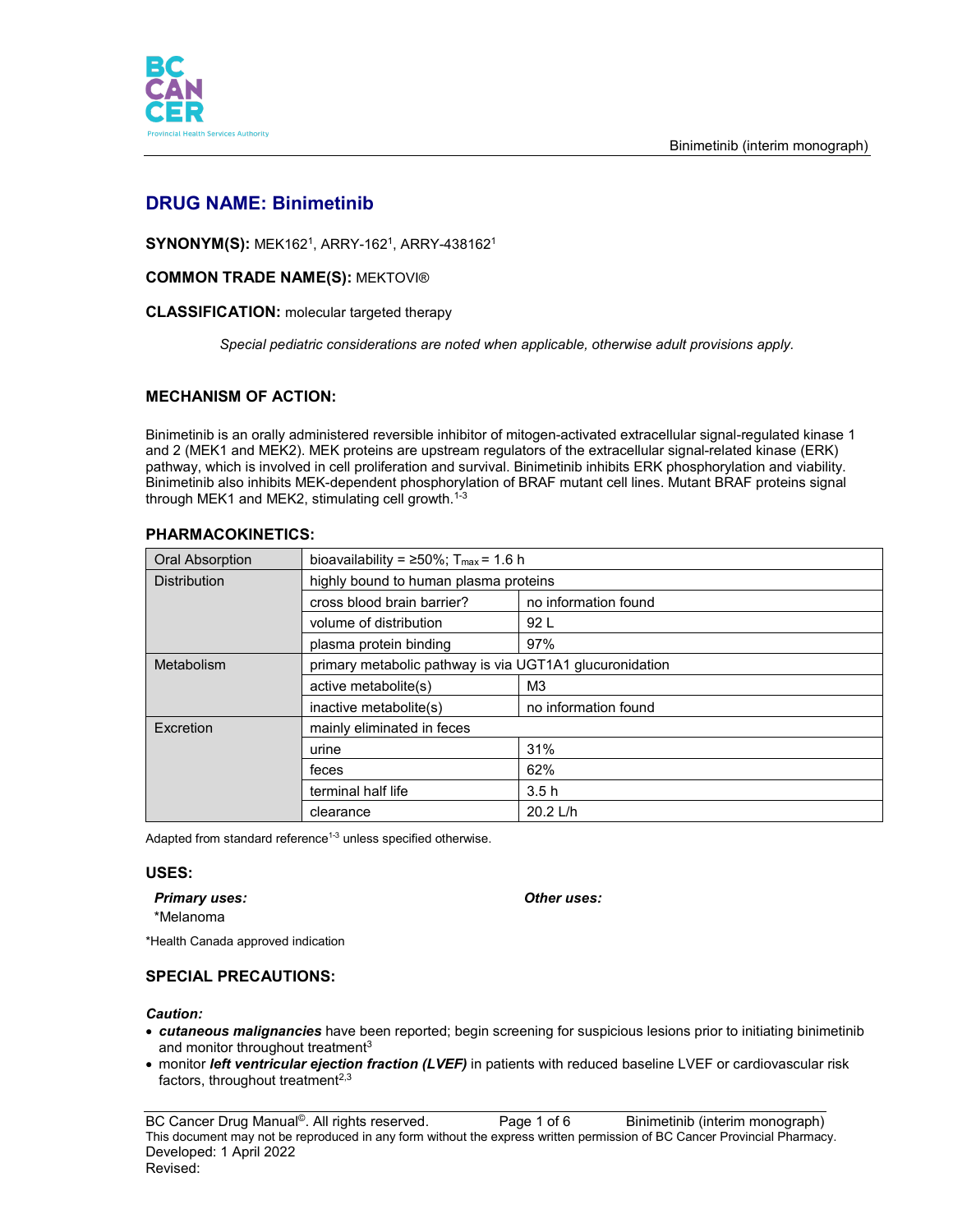

- patients with pre-existing *hypertension* may experience worsening of their blood pressure control3
- *visual disturbances* associated with binimetinib may compromise the ability to drive or operate machinery<sup>2,3</sup>
- patients with a history of *retinal vein occlusion (RVO)* or risk factors for RVO (e.g., uncontrolled glaucoma, hyperviscosity, or hypercoagulability syndrome) may be at increased risk of developing RVO<sup>2,3</sup>

#### *Special populations:*

• patients aged *65 years and older* may experience a higher incidence of diarrhea, pruritus, and elevated gamma glutamyl transferase and alkaline phosphatase than younger patients $3$ 

*Carcinogenicity:* no information found

*Mutagenicity:* Not mutagenic in Ames test. Binimetinib is not clastogenic in mammalian *in vitro* and *in vivo* chromosome tests.2,3

*Fertility:* No changes in male or female reproductive organs were reported in animal toxicology studies. 2,3

*Pregnancy:* In animal studies, decreased fetal weight, post-implantation loss, increased ossification, malformations, fetal ventricular septal defects, and pulmonary trunk alterations were observed at exposures higher than those seen following human clinical exposure. Females of childbearing potential should use effective contraception during treatment and for at least one month after the last dose.<sup>2,3</sup> Males with female partners of childbearing potential should use effective contraception during treatment and for at least one week after the last dose.<sup>3</sup>

*Breastfeeding* is not recommended due to the potential secretion into breast milk. Women should not breastfeed during treatment and for three days after the last dose.<sup>2,3</sup>

# **SIDE EFFECTS:**

The table includes adverse events that presented during drug treatment but may not necessarily have a causal relationship with the drug. Because clinical trials are conducted under very specific conditions, the adverse event rates observed may not reflect the rates observed in clinical practice. Adverse events are generally included if they were reported in more than 1% of patients in the product monograph or pivotal trials, and/or determined to be clinically important. 4,5 **Incidence data in the Side Effects table is based solely on combination therapy with encorafenib.**

| <b>ORGAN SITE</b>                                     | <b>SIDE EFFECT</b>                                                                                                                 |  |  |
|-------------------------------------------------------|------------------------------------------------------------------------------------------------------------------------------------|--|--|
|                                                       | Clinically important side effects are in <b>bold, italics</b>                                                                      |  |  |
| blood and lymphatic<br>system/ febrile<br>neutropenia | anemia (15-37%, severe 4%)                                                                                                         |  |  |
|                                                       | leukopenia (13%)                                                                                                                   |  |  |
|                                                       | lymphopenia (13%, severe 2%)                                                                                                       |  |  |
|                                                       | neutropenia (13%, severe 3%)                                                                                                       |  |  |
| cardiac                                               | cardiomyopathy/left ventricular dysfunction (6-7%, severe 2%); see paragraph<br>following Side Effects table                       |  |  |
| eye                                                   | retinal vein occlusion $($ < 1\%)                                                                                                  |  |  |
| (see paragraph following<br>Side Effects table)       | serous retinopathy/retinal pigment epithelial detachment (20%, severe 3%); includes<br>retinal detachment (8%), macular edema (6%) |  |  |
|                                                       | <b>uveitis</b> (4%); includes iritis and iridocyclitis                                                                             |  |  |
|                                                       | visual impairment (20%)                                                                                                            |  |  |
| gastrointestinal                                      | emetogenic potential: moderate <sup>6</sup>                                                                                        |  |  |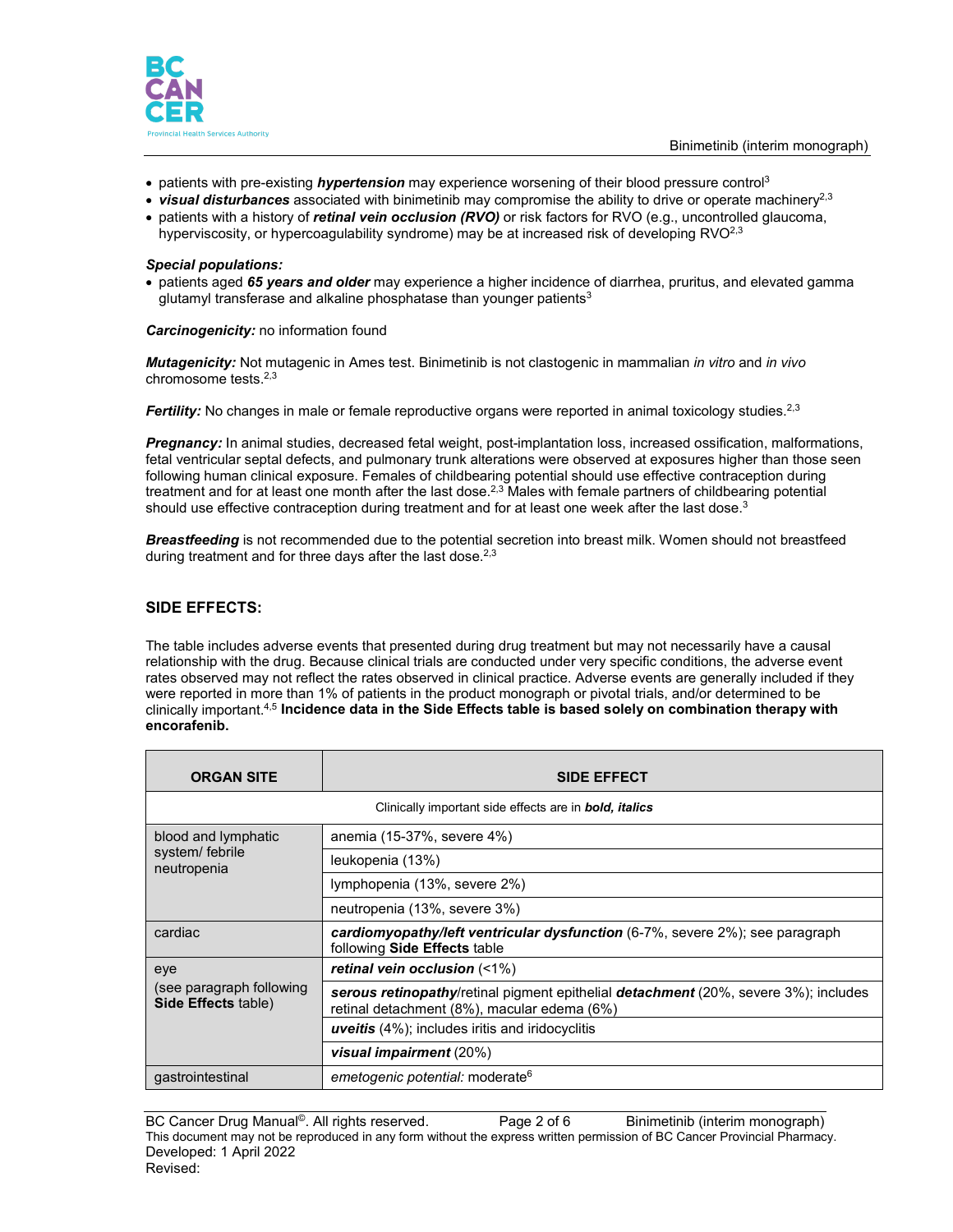

Binimetinib (interim monograph)

| <b>ORGAN SITE</b>                                             | <b>SIDE EFFECT</b>                                                                                               |  |  |  |
|---------------------------------------------------------------|------------------------------------------------------------------------------------------------------------------|--|--|--|
| Clinically important side effects are in <b>bold, italics</b> |                                                                                                                  |  |  |  |
|                                                               | abdominal pain (28%, severe 4%)                                                                                  |  |  |  |
|                                                               | colitis (2%)                                                                                                     |  |  |  |
|                                                               | constipation (22%)                                                                                               |  |  |  |
|                                                               | diarrhea (36-37%, severe 3%)                                                                                     |  |  |  |
|                                                               | nausea (41%, severe 2%)                                                                                          |  |  |  |
|                                                               | pancreatitis (1%)                                                                                                |  |  |  |
|                                                               | vomiting (30%, severe 2%)                                                                                        |  |  |  |
| general disorders and                                         | fatigue (43%, severe 3%)                                                                                         |  |  |  |
| administration site<br>conditions                             | peripheral edema (13%, severe 1%)                                                                                |  |  |  |
|                                                               | pyrexia (18%, severe 4%)                                                                                         |  |  |  |
| immune system                                                 | hypersensitivity (<1%)                                                                                           |  |  |  |
| investigations                                                | alkaline phosphatase increase (21%, severe <1%)                                                                  |  |  |  |
|                                                               | ALT increase (29%, severe 6%)                                                                                    |  |  |  |
|                                                               | AST increase (27%, severe 3%)                                                                                    |  |  |  |
|                                                               | creatinine increase (93%, severe 4%)                                                                             |  |  |  |
|                                                               | creatine phosphokinase increase (58%, severe 5%); see paragraph following Side<br><b>Effects table</b>           |  |  |  |
|                                                               | gamma glutamyl transferase increase (45%, severe 11-12%)                                                         |  |  |  |
|                                                               | glucose increase (28%, severe 5%)                                                                                |  |  |  |
| metabolism and nutrition                                      | magnesium increase (10%, severe 1%)                                                                              |  |  |  |
|                                                               | sodium decrease (18%, severe 4%)                                                                                 |  |  |  |
| musculoskeletal and                                           | arthralgia (26%, severe <1%)                                                                                     |  |  |  |
| connective tissue                                             | myopathy (23%)                                                                                                   |  |  |  |
|                                                               | pain in extremity (11%, severe 1%)                                                                               |  |  |  |
|                                                               | rhabdomyolysis (<1%); see paragraph following Side Effects table                                                 |  |  |  |
| neoplasms                                                     | basal cell carcinoma (2%); see paragraph following Side Effects table                                            |  |  |  |
|                                                               | cutaneous squamous cell carcinoma, including keratoacanthoma (3%); see<br>paragraph following Side Effects table |  |  |  |
| nervous system                                                | dizziness (15%, severe 3%)                                                                                       |  |  |  |
|                                                               | facial paresis (1%)                                                                                              |  |  |  |
|                                                               | headache (22%, severe 2%)                                                                                        |  |  |  |
|                                                               | peripheral neuropathy (12%, severe 1%)                                                                           |  |  |  |
| renal and urinary                                             | hematuria (3%)                                                                                                   |  |  |  |
| respiratory, thoracic and<br>mediastinal                      | interstitial lung disease/pneumonitis (<1%); see paragraph following Side Effects<br>table                       |  |  |  |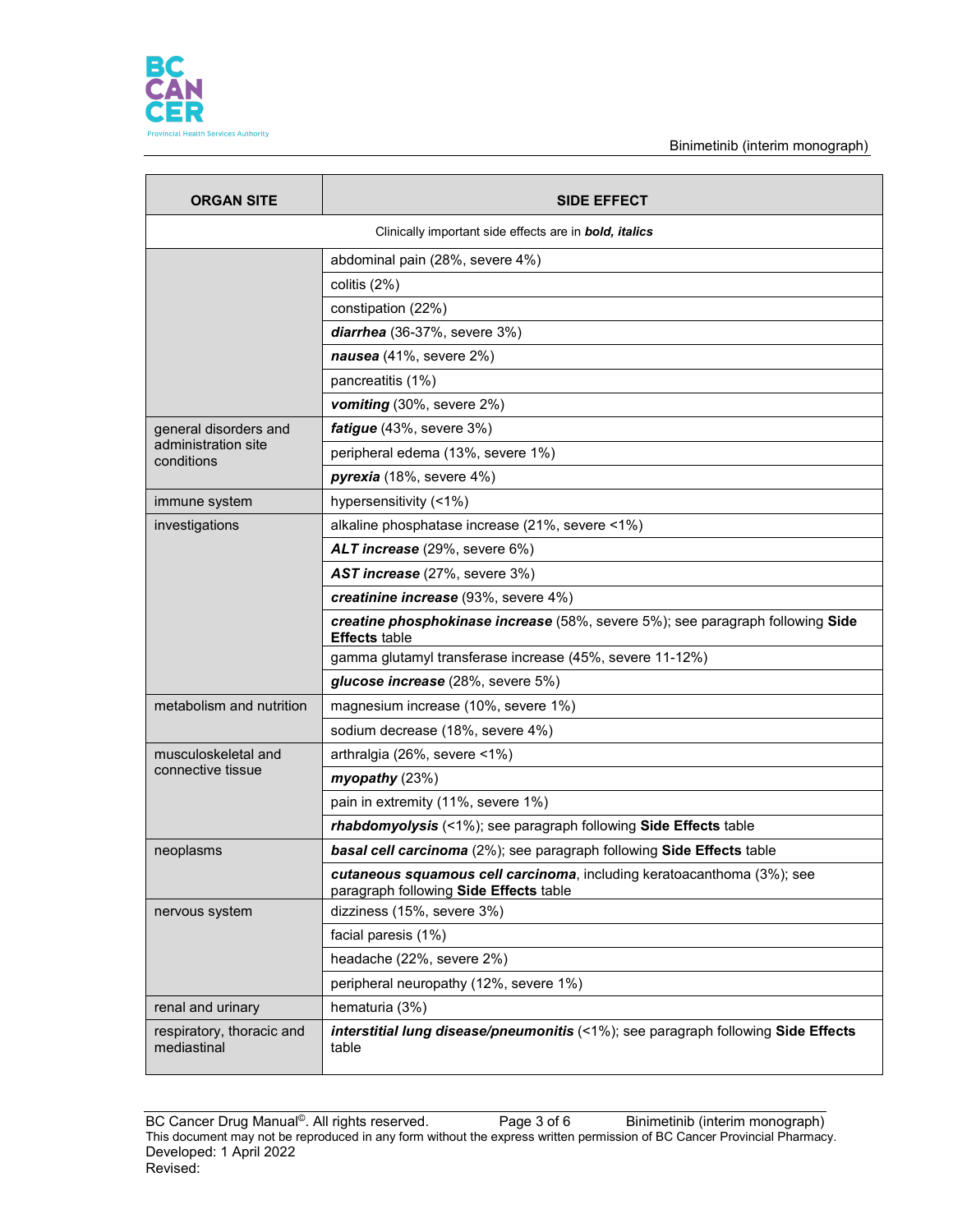

| <b>ORGAN SITE</b>               | <b>SIDE EFFECT</b>                                                                    |  |
|---------------------------------|---------------------------------------------------------------------------------------|--|
|                                 | Clinically important side effects are in <b>bold, italics</b>                         |  |
| skin and subcutaneous<br>tissue | alopecia $(14%)$                                                                      |  |
|                                 | dry skin (16%)                                                                        |  |
|                                 | hyperkeratosis (23%, severe <1%)                                                      |  |
|                                 | panniculitis (1%)                                                                     |  |
|                                 | pruritus $(13\% ,$ severe $\leq 1\%)$                                                 |  |
|                                 | $rash (22-26\%, severe 1\%)$                                                          |  |
| vascular                        | <b>hemorrhage</b> (19%, severe 3%); see paragraph following <b>Side Effects</b> table |  |
|                                 | <b>hypertension</b> $(11-12\% , \text{ severe } 6\%)$                                 |  |
|                                 | <b>venous thromboembolism</b> (6%); includes 3% pulmonary embolism                    |  |

Adapted from standard reference<sup>1-3</sup> unless specified otherwise.

*Cardiomyopathy*, manifesting in left ventricular dysfunction, is associated with binimetinib. Cardiomyopathy may present as asymptomatic or symptomatic decreased ejection fraction and resolves in the majority of patients. Median time to first occurrence is ~3-4 months after binimetinib is started. Dose interruption, dose reduction, or treatment discontinuation may be required.2,3

*Cutaneous squamous cell carcinoma* (cuSCC), *basal cell carcinoma*, and other cutaneous malignancies are reported. Median onset to first occurrence of cuSCC is ~6 months after binimetinib is started. Regular dermatologic evaluation is recommended throughout treatment, and should be continued for up to 6 months following treatment discontinuation. Excision is recommended for suspicious skin lesions. Advise patients to immediately report any new skin lesions. 3

*Hemorrhage* and other bleeding events are reported in up to 19% of patients. The most frequently reported events are gastrointestinal hemorrhage, including rectal hemorrhage (4%), hematochezia (3%), hematuria (3%), and hemorrhoidal hemorrhage (1%). Fatal cerebral hemorrhage has also been reported in the setting of new or progressive brain metastases. Based on the severity of the bleeding event, dose interruption, dose reduction, or treatment discontinuation may be required to manage the event. $^{\rm 2,3}$ 

*Interstitial lung disease* (ILD), including pneumonitis is reported. New or progressive unexplained pulmonary symptoms/findings should be investigated as possible ILD. Withhold binimetinib for grade 2 or higher ILD. Dose reduction is required if treatment resumes. Permanently discontinue treatment if symptoms do not resolve within 4 weeks.3

*Retinal vein occlusion* (RVO) is a known class-related effect of MEK inhibitors. Various ophthalmologic side effects are reported with binimetinib, including RVO*, serous retinopathy*, and *uveitis*. The safety of binimetinib treatment in patients who have known risk factors for RVO or a history of RVO is unknown. Patients reporting new or worsening visual disturbances such as diminished central vision, blurred vision, or loss of vision should be promptly (i.e., within 24 hours) referred for ophthalmological evaluation. Dose interruption, dose reduction or treatment discontinuation may be required to manage symptoms. Permanently discontinue binimetinib if RVO is confirmed.<sup>3</sup>

Elevated serum *creatine phosphokinase* (CPK) is reported in 58% of patients receiving binimetinib. Binimetinib can also cause *muscle pain, cramps, and joint stiffness. Rhabdomyolysis* is reported in less than 1% of patients. Withhold binimetinib for asymptomatic grade 4 CPK elevation, any grade symptomatic CPK elevation, or any grade CPK elevation that occurs with renal impairment. Dose reduction or treatment discontinuation may be required.<sup>2,3</sup>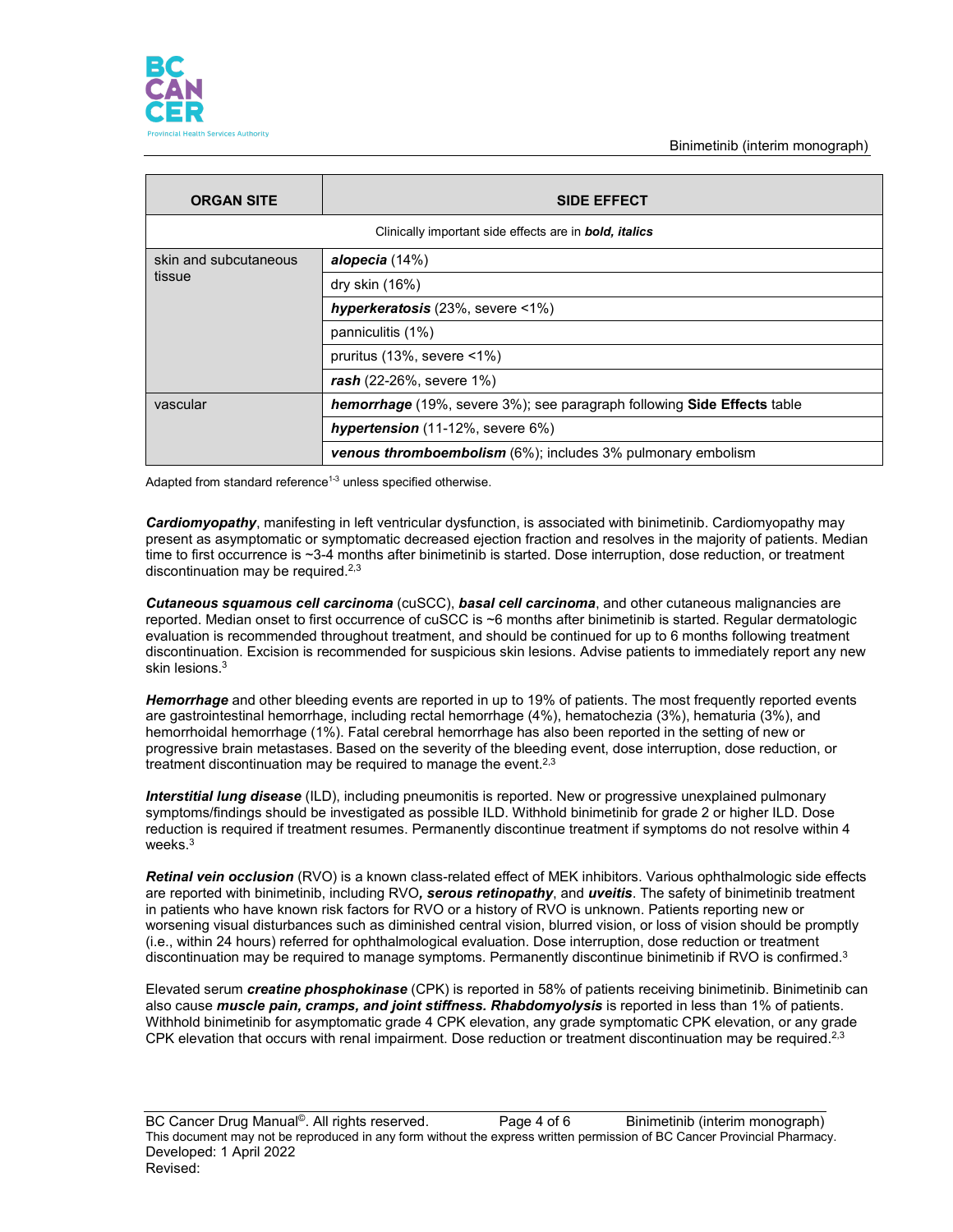

# **INTERACTIONS:**

Binimetinib is a weak inhibitor of OAT3; clinical significance is not expected.3

Binimetinib is a substrate of P-glycoprotein (P-gp), breast cancer resistance protein (BCRP), UGT1A1, CYP1A2 (minor) and CYP2C19 (minor); clinical significance is unknown.<sup>1,3</sup>

# **SUPPLY AND STORAGE:**

*Oral:* Pfizer Canada ULC supplies binimetinib as 15 mg film-coated tablets. Tablets contain lactose. Tablet coating contains propylene glycol. Store at room temperature.3

### **DOSAGE GUIDELINES:**

Refer to protocol by which patient is being treated.

### *Adults***:**

| $Oral:^{2,3,7}$             | BC Cancer usual dose noted in <b>bold, italics</b><br>45 mg (range 30-45 mg) PO twice daily |            |                                      |  |  |
|-----------------------------|---------------------------------------------------------------------------------------------|------------|--------------------------------------|--|--|
|                             | Administer with food or on an empty stomach                                                 |            |                                      |  |  |
| Concurrent radiation:       | no information found                                                                        |            |                                      |  |  |
| Dosage in myelosuppression: | modify according to protocol by which patient is being treated;                             |            |                                      |  |  |
| Dosage in renal failure:    | no adjustment required <sup>3</sup>                                                         |            |                                      |  |  |
| Dosage in hepatic failure:  | <b>Total Bilirubin</b>                                                                      | <b>AST</b> | <b>Dose</b>                          |  |  |
|                             | ≤ULN                                                                                        | >ULN       | no adjustment required <sup>3</sup>  |  |  |
|                             | 1 to $1.5 \times$ ULN                                                                       | any        | no adjustment required <sup>3</sup>  |  |  |
|                             | $>1.5$ x ULN                                                                                | any        | *not recommended <sup>3</sup> :      |  |  |
|                             |                                                                                             |            | may consider dose reduction to 30 mg |  |  |

**\*** associated with 2-3 fold increase in AUC3

PO twice daily<sup>2</sup>

**Dosage in dialysis:** no information found

**Children:** Safety and efficacy has not been established